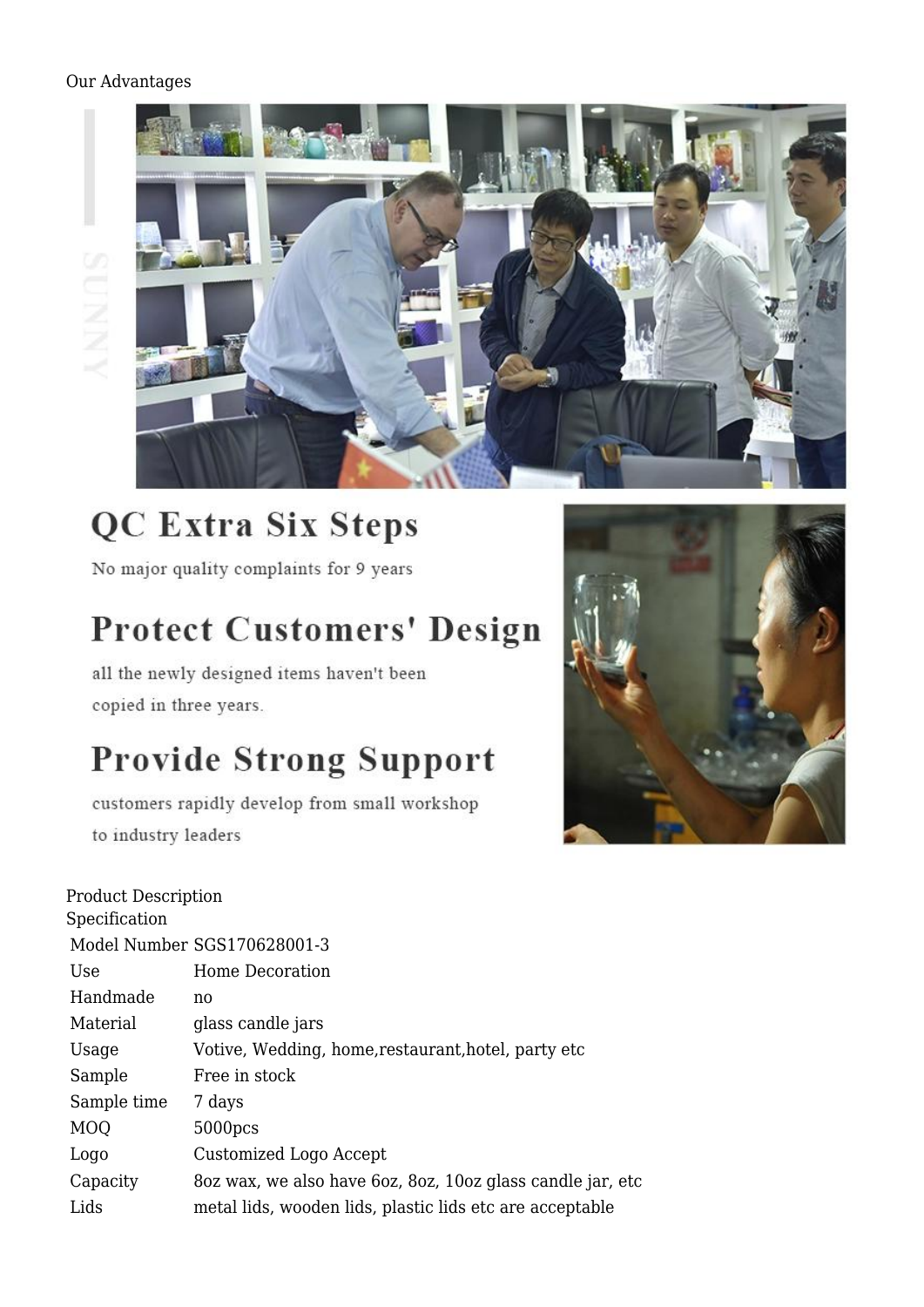Packing & Delivery 24pcs/ctns box, safe export package. Or customized package are acceptable

### · PACKING&SHIPPING ·



 $\cdot$  PACKING DISPLAY  $\cdot$ 



Company Profile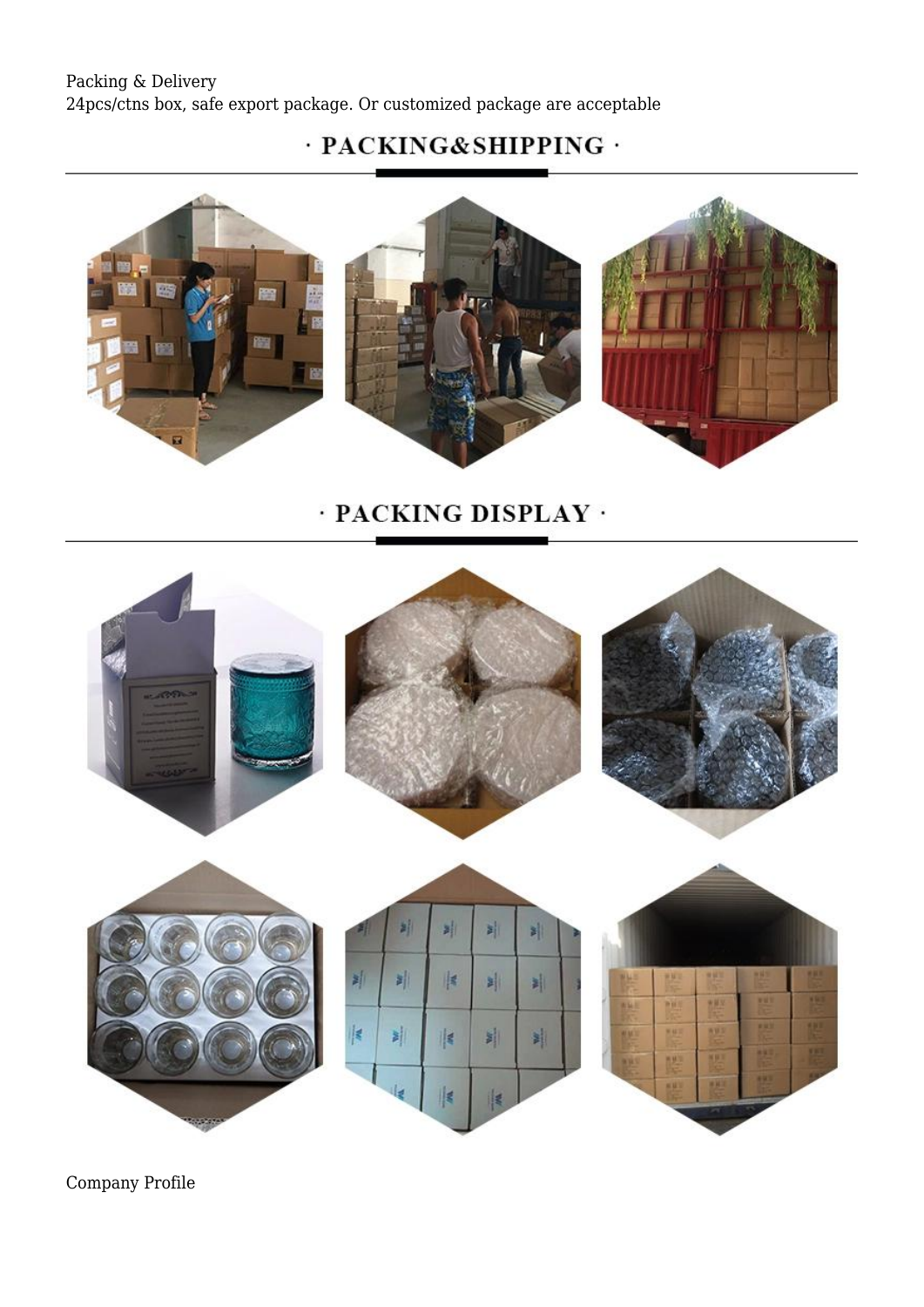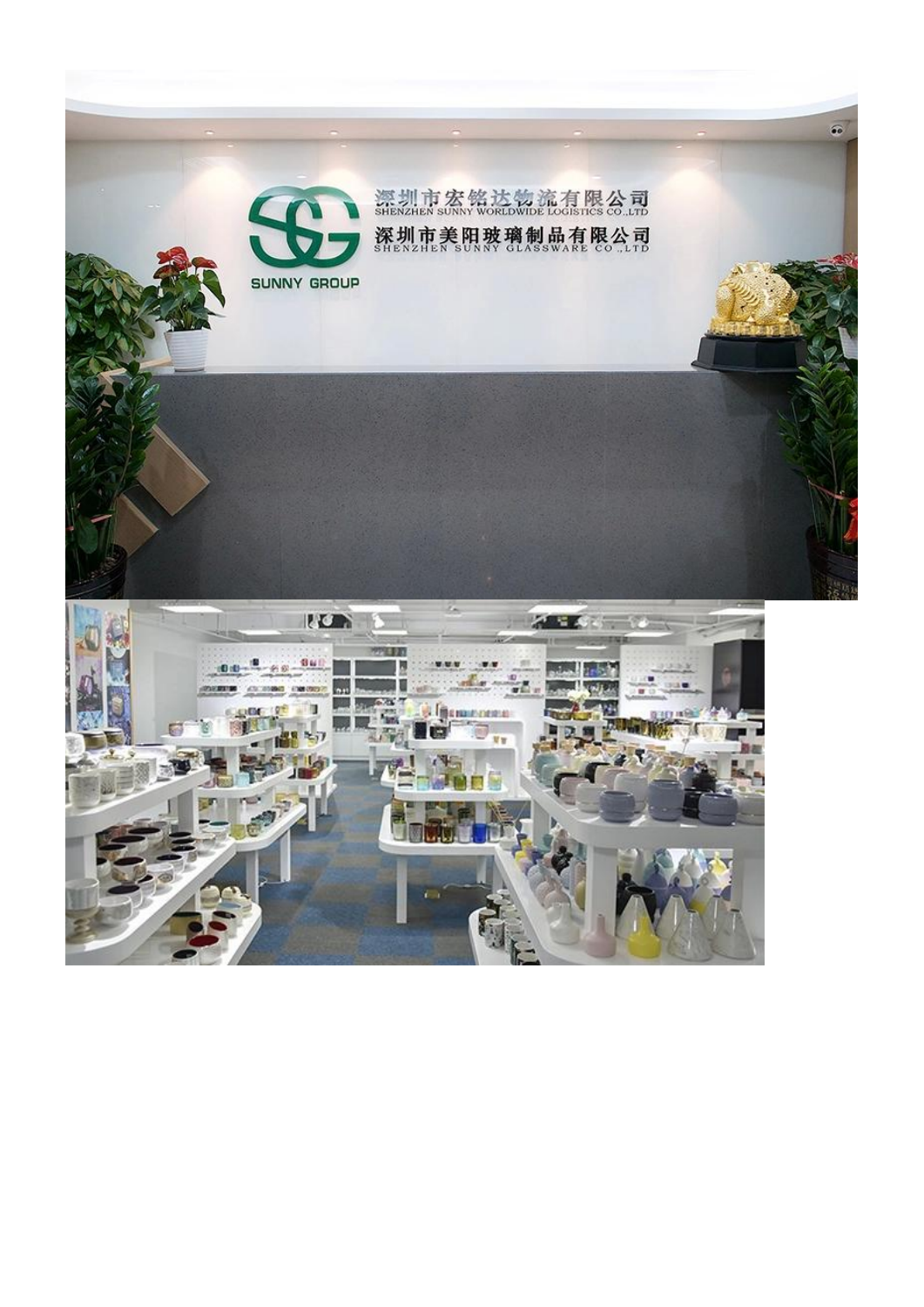

About Founder The company founder Frank is an excellent business man. He is slim and not tall, but he made great success in the glassware filed. Frank is the first generation entrepreneur when China start the reform and opening up policy, The wisdom Frank build the company at the First special economic zones- shenzhen-the window for reform and opening up. The business grow rapidly in the first 10 years when China is still in the traditional Foreign trade and economic era. In the 21th century when the e-commerce rise, Frank made great adjustment on the business strategic direction. The company start walking out actively, focusing on the candle holder market and start forming the R&D department. Strength and powerful the supply chain make him won great public reputation in the US and Europe market. Frank insist the quality is always the first point in the business. He treat every customer and supplier like relative and see every team member as family. Everyone beside him is very proud of him - a great man. Exhibition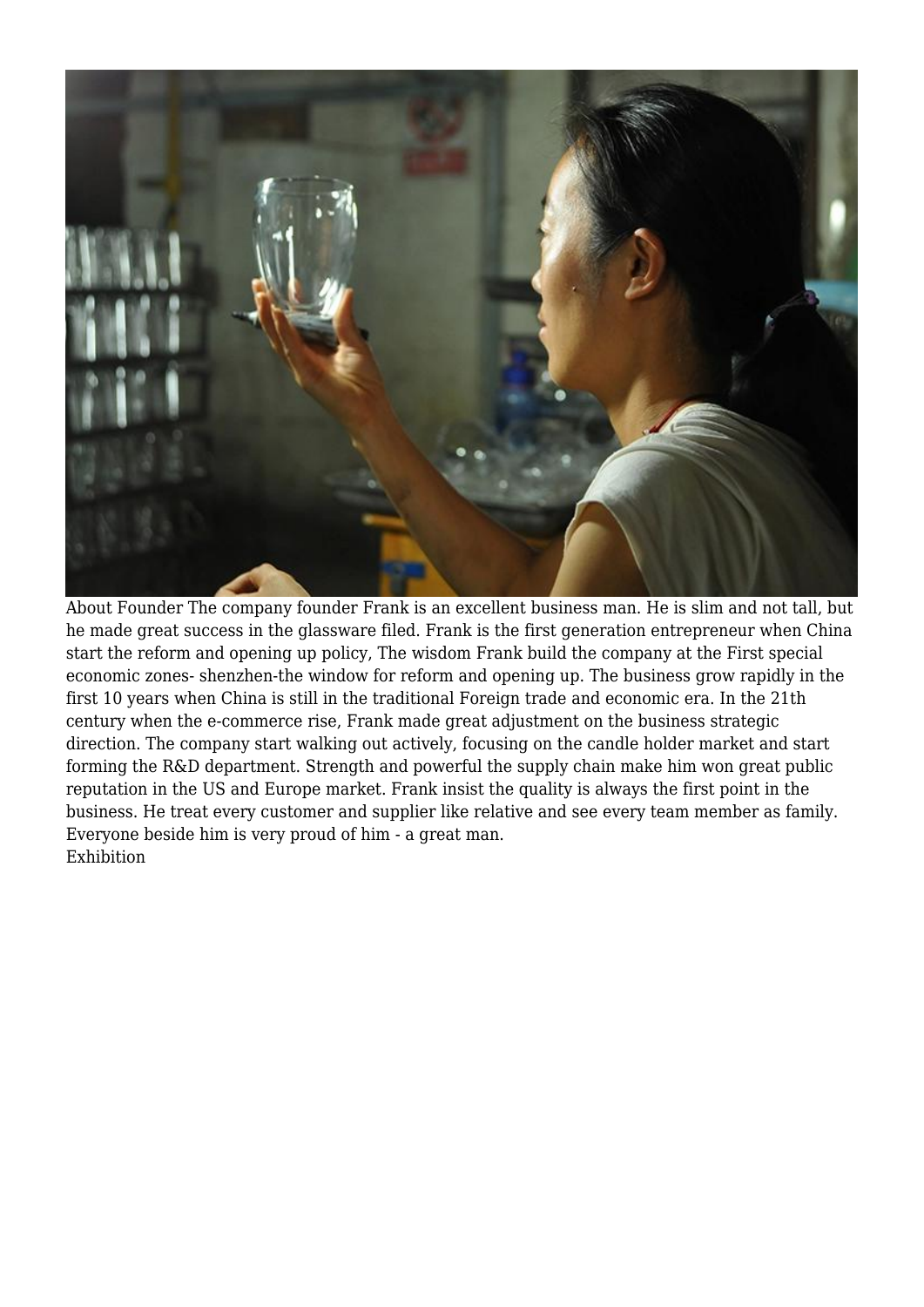### **OUR EXHIBITION**

Shenzhen Sunny Glassware Co., Ltd.





### **OUR CERTIFICATE**

Shenzhen Sunny Glassware Co., Ltd.